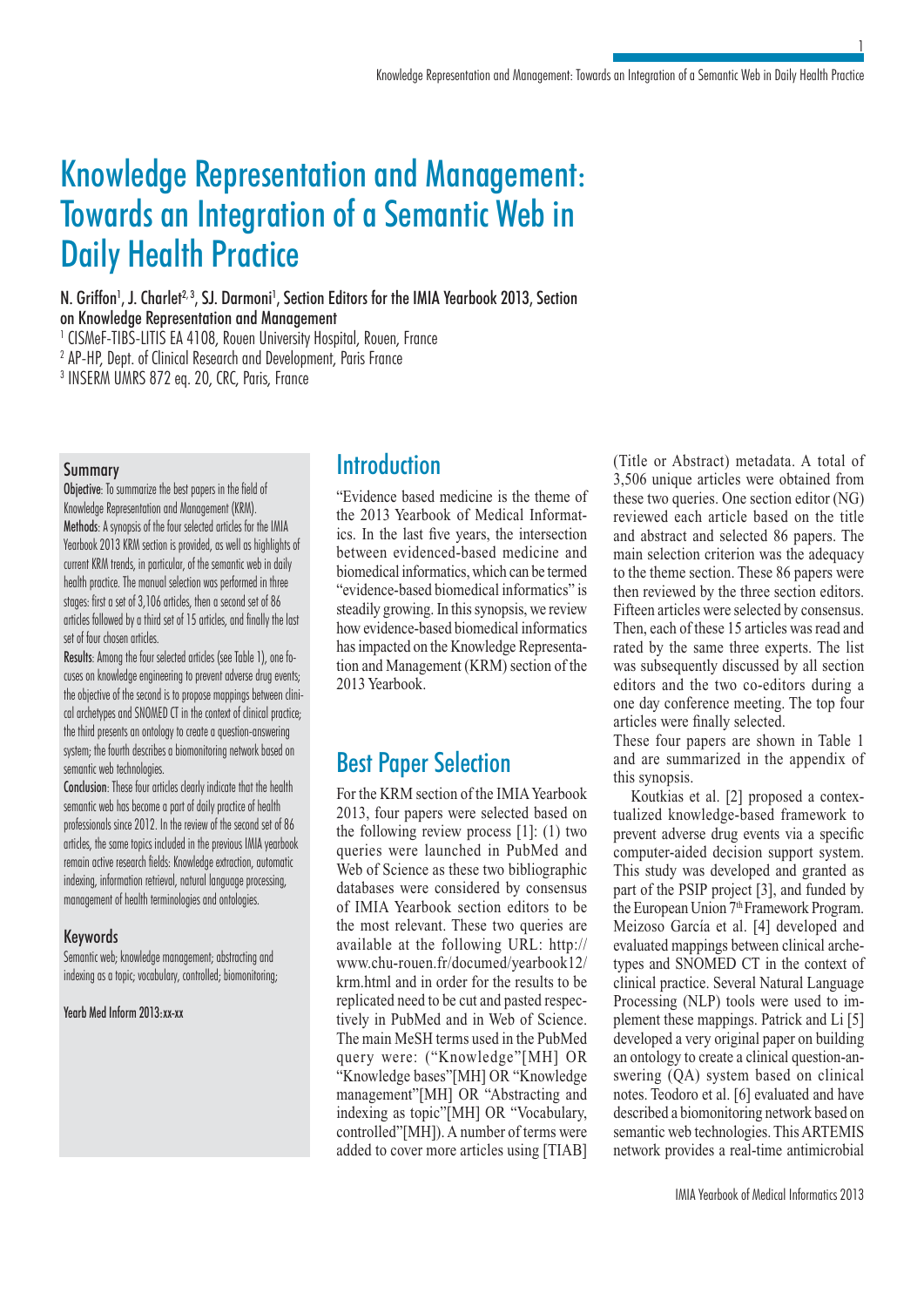**Table 1** Best paper selection of articles for the IMIA Yearbook of Medical Informatics 2010 in the sections 'Knowledge Represenation and Management. The articles are listed in alphabetical order of the first author's surname.

| Section<br>Knowledge Represenation and Management                                                                                                                                                                                                  |
|----------------------------------------------------------------------------------------------------------------------------------------------------------------------------------------------------------------------------------------------------|
| - Koutkias V, Kilintzis V, Stalidis G, Lazou K, Niès J, Durand-Texte L, McNair P, Beuscart R, Maglaveras N. Knowledge<br>engineering for adverse drug event prevention: on the design and development of a uniform, contextualized and sustainable |

- knowledge-based framework. J Biomed Inform 2012 Jun;45(3):495-506. Meizoso García M, Iglesias Allones JL, Martínez Hernández D, Taboada Iglesias MJ. Semantic similarity-based alignment
- between clinical archetypes and SNOMED CT: an application to observations. Int J Med Inform 2012 Aug;81(8):566-78. Patrick J, Li M. An ontology for clinical questions about the contents of patient notes. J Biomed Inform 2012 Apr;45(2):292-306.
- Teodoro D, Pasche E, Gobeill J, Emonet S, Ruch P, Lovis C. Building a transnational biosurveillance network using semantic web technologies: requirements, design, and preliminary evaluation. J Med Internet Res 2012 May 29;14(3):e73.

resistance monitoring system, and is already piloted in several hospitals. This work was developed during the DebugIT project [7], and also funded by the European Union  $7<sup>th</sup>$ Framework Program.

When reviewing the broader second set of 86 selected articles, the same topics included in the previous IMIA yearbook [8] were identified to still be active research topics by the three section editors of the KRM i.e.: knowledge extraction, automatic indexing, information retrieval, natural language processing, management of health terminologies and ontologies using semantic web technologies. A particular hot topic was the mapping methods and techniques between archetypes, interface terminologies as well as reference terminologies and ontologies. These mappings are mandatory basic tools to create evidence-based biomedical informatics. This is particularly true for computer-aided decision systems.

# Conclusion and Outlook

The four selected articles for the KRM section clearly confirm that the health semantic web is now an integral part of daily practice of health professionals in 2012. Several specialized conferences already exist: Knowledge Representation in Medicine (KR-Med) [9] organized by the AMIA working group Knowledge Representation and Semantics [10], the international conference on biomedical ontology (ICBO) [11], and Semantic Web Applications and Tools for

Life Sciences (SWAT4LS) [12]. An interest group has also been created on this topic within W3C: the Semantic Web Health Care and Life Sciences Interest Group [13]. In 2011, a network of excellence was funded by the European Union on the same topic: Semantic Interoperability for Health Network (SemanticHealthNet) [14]. Its objective is to develop a scalable and sustainable pan-European organizational and governance process for the semantic interoperability of clinical and biomedical knowledge, and to help ensure that electronic health record (EHR) systems are optimized for patient care, public health and clinical research across healthcare systems and institutions [14]. Health terminologies and ontologies (HTO) in health information systems are spreading in English via BioPortal [15] and other languages, in particular in French with more than 30 HTO available via a cross-lingual portal (URL: www.hetop.eu) [16]. Informatics for Integrating Biology & the Bedside (I2B2) [17] with its \*omics extension TRANSMART (genomics, proteomics, metabolomics, etc) is an operational platform to enable clinical researchers to perform information retrieval in EHRs. I2B2/Transmart is becoming a "de facto" standard used by a considerable number of university hospitals around the world to practice translational medicine by health professionals.

#### **Acknowledgments**

The authors thank Martina Hutter for her consistent support and Richard Medeiros, Rouen University Hospital Medical Editor, for editing this manuscript.

## **References**

- 1. Lamy JB, Seroussi B, Griffon N, Kerdelhue G, Jaulent MC, Bouaud J. Formalizing literature search and review strategy to select candidate best papers for the IMIA Yearbook. Submitted to AMIA 2013.
- 2. Koutkias V, Kilintzis V, Stalidis G, Lazou K, Niès J, et al. Knowledge engineering for adverse drug event prevention: on the design and development of a uniform, contextualized and sustainable knowledge-based framework. J Biomed Inform 2012 Jun;45(3):495-506.
- 3. Patient Safety Through Intelligent Procedures in Medication (PSIP). URL: http://www.psip-project. eu/ (Accessed April, 30 2012).
- 4. Meizoso García M, Iglesias Allones JL, Martínez Hernández D, Taboada Iglesias MJ. Semantic similarity-based alignment between clinical archetypes and SNOMED CT: an application to observations. Int J Med Inform 2012 Aug;81(8):566-78.
- 5. Patrick J, Li M. An ontology for clinical questions about the contents of patient notes. J Biomed Inform. 2012 Apr;45(2):292-306.
- 6. Teodoro D, Pasche E, Gobeill J, Emonet S, Ruch P, et al. Building a transnational biosurveillance network using semantic web technologies: requirements, design, and preliminary evaluation. J Med Internet Res 2012 May 29;14(3):e73.
- 7. Detecting and Eliminating Bacteria Using Information Technology (DebugIT). URL: http://www. debugit.eu/ (Accessed April, 30 2012).
- 8. Rassinoux AM. Knowledge Representation and Management: Towards Patient Health Self-management.Yearb Med Inform 2012;7(1):126-9.
- 9. Knowledge Representation in Medicine (KR-Med). URL: kr-med.org/ (Accessed April, 30 2012).
- 10. AMIA working group Knowledge Representation and Semantics. URL: http://www.amia.org/ programs/working-groups/knowledge-representation-and-semantics (Accessed April, 30 2012).
- 11. International Conference on Biomedical Ontology (ICBO). http://kr-med.org/icbofois2012/icbo.htm (Accessed April, 30 2012).
- 12. Semantic Web Applications and Tools for Life Sciences (SWAT4LS). URL: http://www.swat4ls. org/ (Accessed April, 30 2012).
- 13. Semantic Web Health Care and Life Sciences Interest Group. URL: http://www.w3.org/blog/ hcls/ (Accessed April, 29 2012).
- 14. Semantic Interoperability for Health Network. URL: http://www.semantichealthnet.eu/ (Accessed April, 29 2012).
- 15. Whetzel PL, Noy NF, Shah NH, Alexander PR, Nyulas C, Tudorache T, et al. BioPortal: enhanced functionality via new Web services from the National Center for Biomedical Ontology to access and use ontologies in software applications. Nucleic Acids Res 2011 Jul;39 (Web Server issue):W541-5.
- 16. Grosjean J, Merabti T, Griffon N, Dahamna B, Darmoni SJ. Teaching medicine with a terminology/ontology portal. Stud Health Technol Inform 2012;180:949-53.
- 17. Informatics for Integrating Biology  $&$  the Bedside (I2B2). URL: https://www.i2b2.org (Accessed April, 30 2012).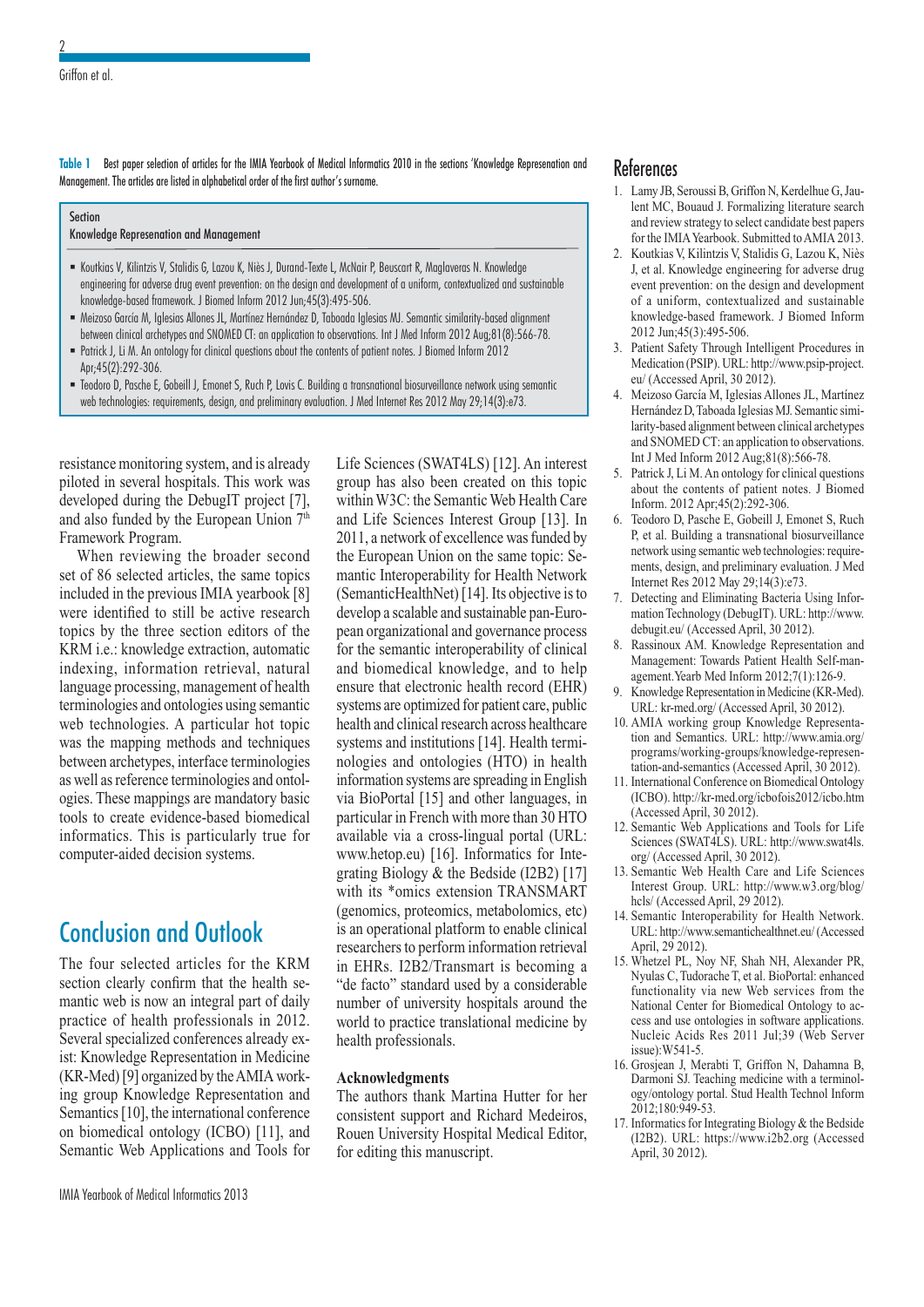#### Correspondence to:

Prof. SJ. Darmoni, MD, PhD. Rouen University Hospital Department of BioMedical Informatics 1 rue de Gérmont 76031 Rouen Cedex, France Tel: +33(0)232 8888 29  $Fax: +33(0)232888909$ E-mail: stefan.darmoni@chu-rouen.fr

# Appendix: Content Summaries of Selected Best Papers for the IMIA Yearbook 2013, Section Knowledge Representation and Management<sup>1</sup>

## Koutkias V, Kilintzis V, Stalidis G, Lazou K, Niès J, Durand-Texte L, McNair P, Beuscart R, Maglaveras N

Knowledge engineering for adverse drug event prevention: on the design and development of a uniform, contextualized and sustainable knowledge-based framework

### J Biomed Inform 2012 Jun;45(3):495-506

This article presents a sustainable knowledge-based framework to support adverse drug event prevention via Clinical Decision Support Systems. The framework was developed during the Patient Safety Through Intelligent Procedures in Medication European (PSIP) project. The methodology involved the systematic analysis and formalization of the knowledge sources elaborated in the scope of this work, for which an application-specific knowledge model had been defined. The entire architectural framework was specified and implemented by adopting Computer Interpretable Guidelines as the knowledge engineering formalism for its construction. The framework integrates diverse and dynamic knowledge sources in the form of rule-based adverse drug event signals, all

under a uniform Knowledge Base structure, according to the defined knowledge model. Equally important, it employs the means to contextualize the encapsulated knowledge, in order to provide appropriate support considering the specific local environment (hospital, medical department, language, etc.), as well as the mechanisms for knowledge querying, inference, sharing, and management.

Therefore, in this paper, the authors insist on the results obtained: implementation performance and validation aspects that highlight its applicability and virtue in medication safety.

# MeizosoGarcía M, Iglesias Allones JL, Martínez Hernández D, Taboada Iglesias MJ Semantic similarity-based alignment between clinical archetypes and SNOMED CT: an application to observations

## Int J Med Inform 2012 Aug;81(8):566-78

Clinical data models, such as OpenEHR Archetypes, define data structures that are agreed upon by experts to ensure the accuracy of health information. In addition, they provide an option to normalize clinical data by means of binding terms used in the model definition in standard medical vocabularies. Nevertheless, the effort needed to establish the association between archetype terms and standard terminology concepts is considerable. Therefore, the purpose of this study was to provide an automated approach to bind OpenEHR archetypes terms to the external terminology SNOMED CT, with the capability of performing alignment at a semantic level.

The authors propose to use lexical techniques and external terminological tools in combination with context-based techniques, which use information about structural and semantic proximity to identify similarities between terms in order to establish alignments between them. The proposed approach exploits both the structural context of archetypes and the terminology context, where concepts are logically defined through the relationships (hierarchical and definitional) to other concepts. A set of 25 OBSERVATION archetypes with 477 bound terms was used to test the method. Of these, 342 terms (74.6%) were linked with 96.1% precision, 71.7% recall and 1.23 SNOMED CT concepts on average for each mapping. It has been detected that about one third of the archetype clinical information is grouped logically. Context-based techniques take advantage of this to increase the recall and to validate a 30.4% of the bindings produced by lexical techniques.

3

This research demonstrates the interest in establishing the modeling of data structures on ontologies. It also shows that it is possible to semi-automatically map archetype terms to a standard terminology with a high level of precision and recall, with the help of appropriate contextual and semantic information from both models. Thus, as in other papers of this selection, contextualization is the key word in the implementation of semantic technologies in information systems.

### Patrick J, Li M

### An ontology for clinical questions about the contents of patient notes

#### J Biomed Inform 2012 Apr;45(2):292-306

The considerable amount of information available in electronic patient records make it an attractive resource for answering a variety of questions that users may have. Current information retrieval techniques have proven quite successful at locating patient records that might be relevant to a user's query. Many studies have been completed on question classification in the open domain, however only a limited amount of work has focused on the medical field. Also, to the best of our knowledge, most of these medical question classifications were designed for literature based question and answering systems..

The authors describe a four stage approach. Firstly, a relatively large set of clinical questions was collected from staff in an Intensive Care Unit. Then, a clinical question on taxonomy was designed for question and answering purposes. Subsequently an annotation guideline was created and used to annotate the question set. Finally, a multilayer classification model was built to classify the clinical questions. In this paper, a comprehensive study on clinical questions was completed. A major outcome

<sup>1</sup> The complete papers can be accessed in the Yearbook's full electronic version, provided that the article is freely accesible of that your institution has access to the respective journal.